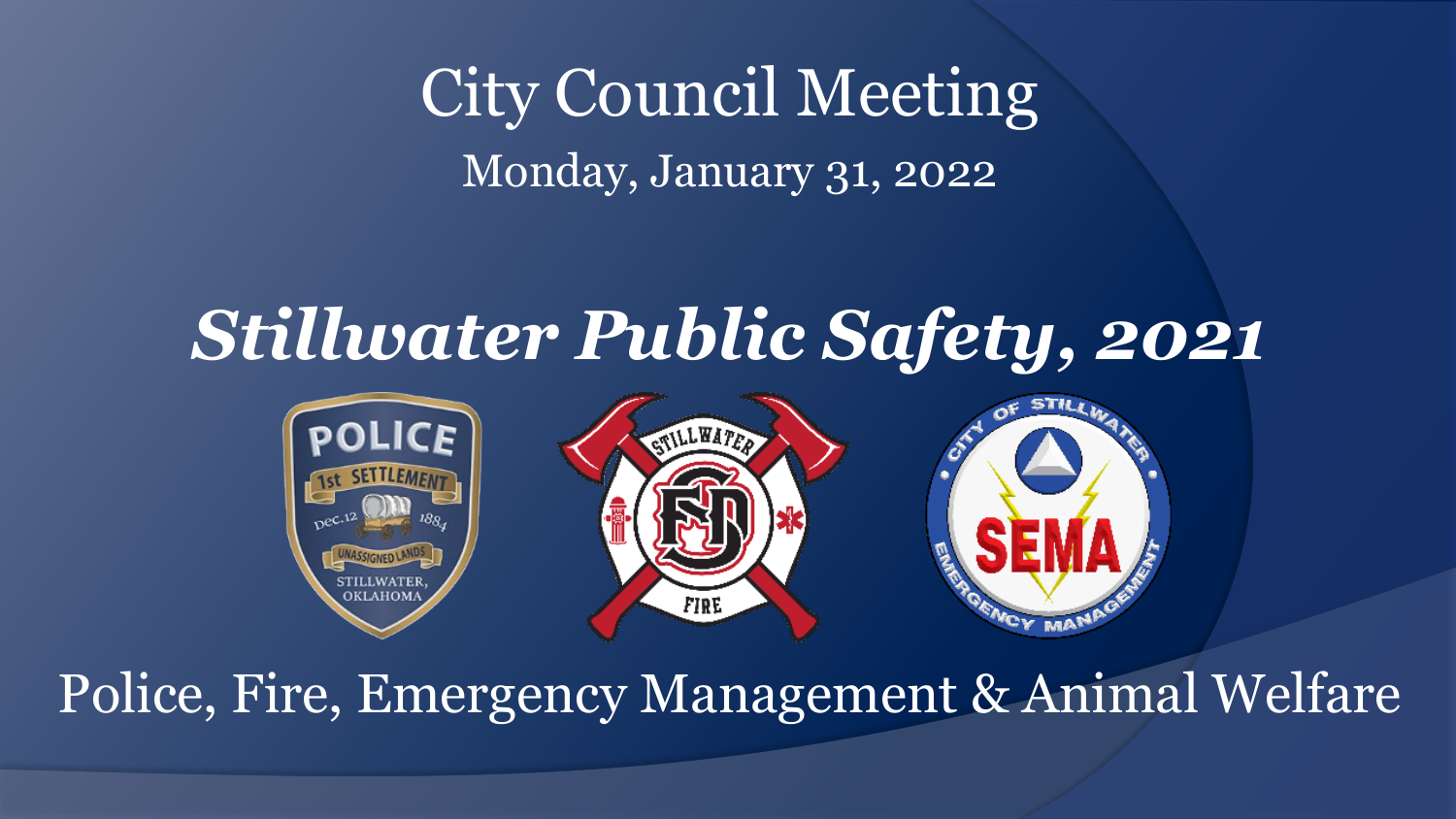## **Stillwater Police Dept.**

#### **SPD responded to 30,000+ calls in 2021.**

- 911 calls (not including medical assistance transfers): **3,515**
- Received on police dept. line, *not 911*: **16,392**
- Officer initiated (traffic stop, field interview, etc.): **9,753**
- Monitored alarm systems: **392**
- Administrator call line: **3**
- **TOTAL: 30,055**

*Note: These numbers reflect response calls not total number of calls received.*

The City of *Stillwater* OKLAHOMA



**Chief: Jeff Watts Asst. Chief: Shannon Jordan** Total Employees: 129 Sworn Officers: 81 Civilian Employees: 48 *Weeks of Training: 81 Uncertified Officers: 49 weeks Certified Officers: 32 weeks*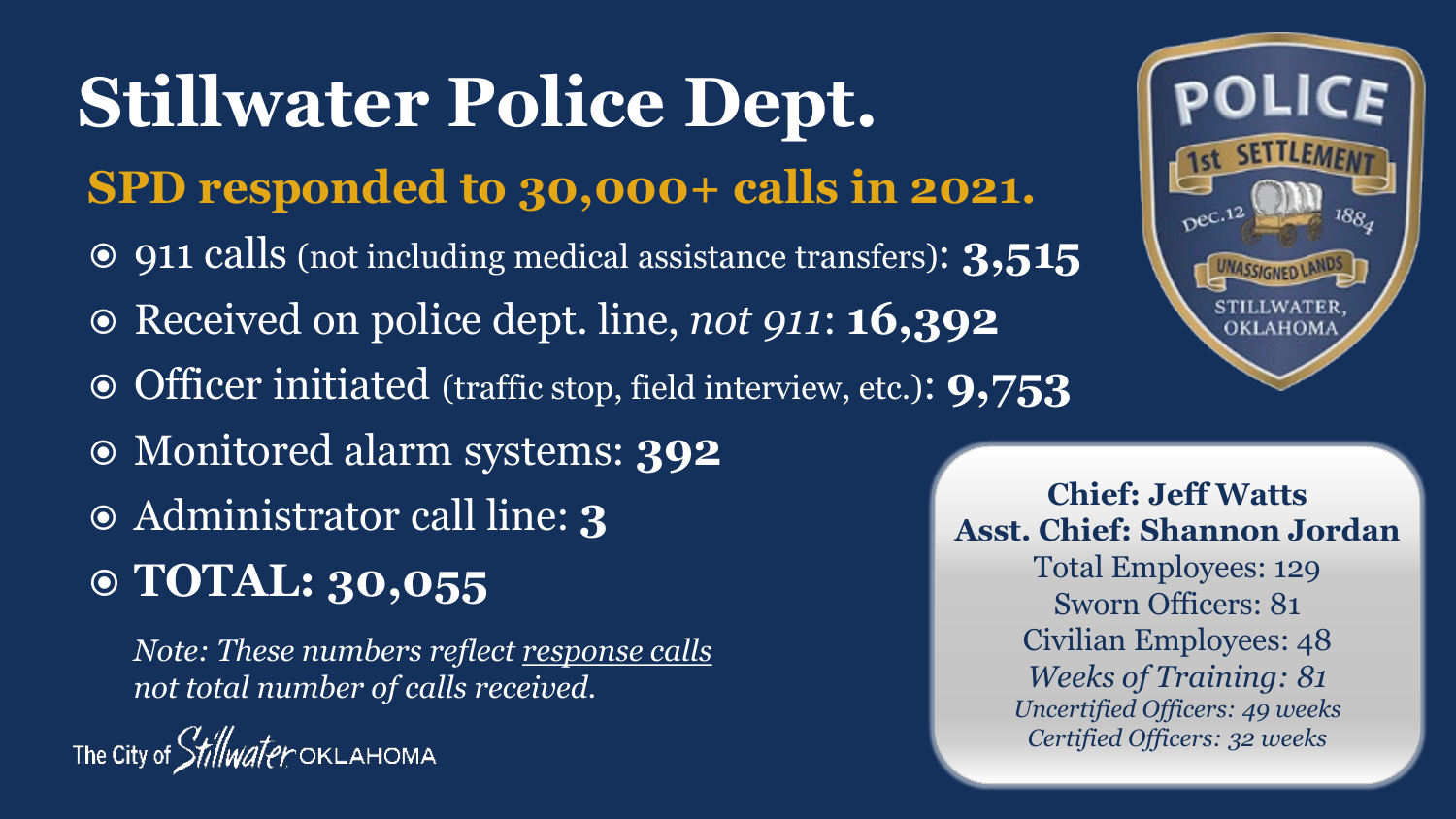## **Stillwater Fire Dept.**

#### **SFD responded to more than 1,000 additional calls in 2021 than 2020.**

### **Total responded calls in 2021: 3,888**

- EMS: 46%
- Fire Alarms: 25%
- Grass Fires: 6%
- Vehicle Accidents with injury: 6%
- Structure fires 2%

*Note: These numbers reflect response calls not total number of calls received.*

The City of *Stillwater* OKLAHOMA



**Chief: Terry Essary Fire Marshall: Steve Sylvester** Total Employees: 76 Sworn Firefighters: 74 Civilian Employees: 2 (+5 interns) *Training hours: 8,300+*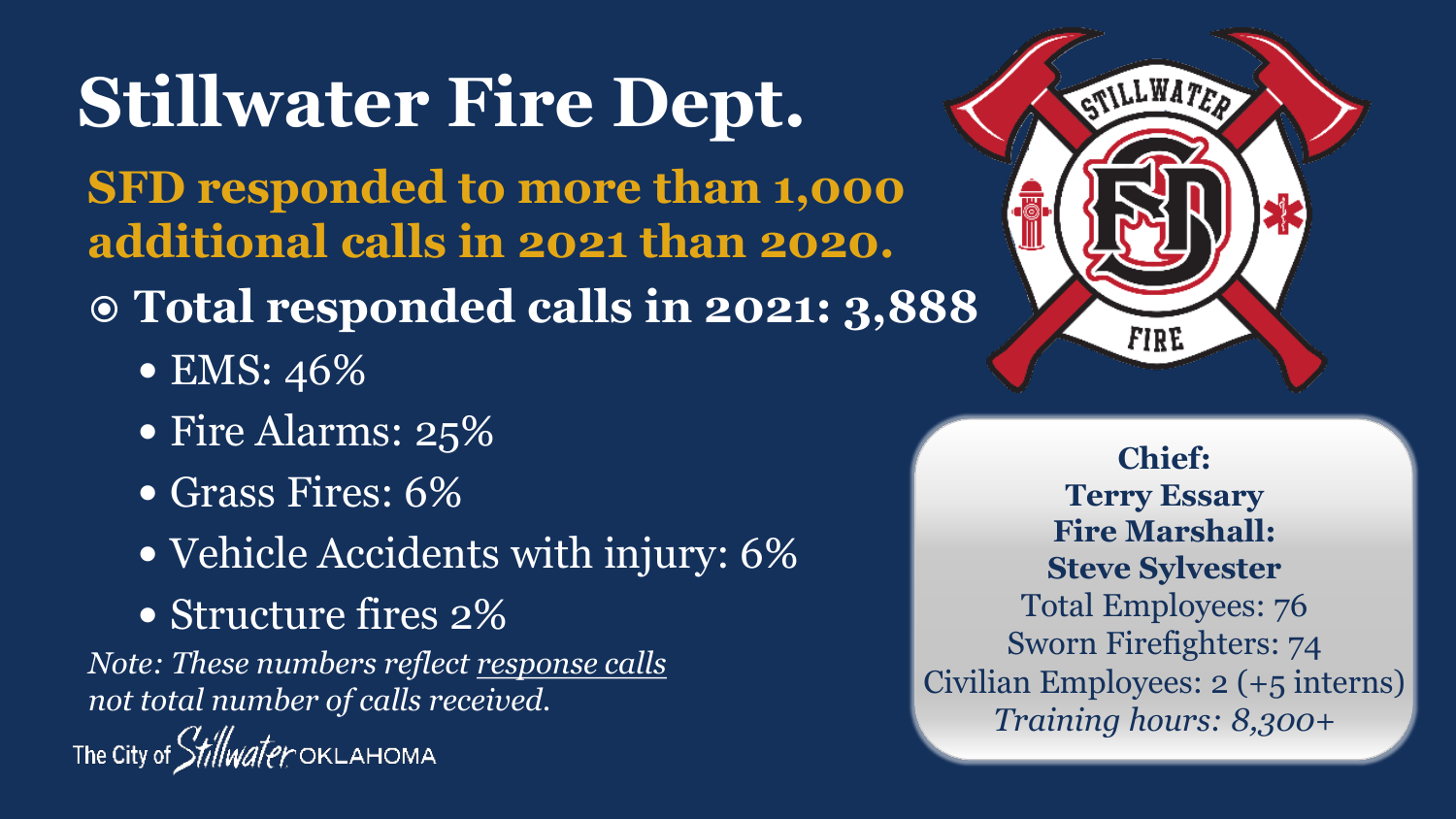### **Stillwater Emergency Management**

**SEMA proactively plans for all hazards, helps reduce threats, and prepares residents for emergencies.**

- **Deployment in 35 Severe Weather events**
- **Managed 6 Presidential Disaster Declarations that affected Stillwater**
- Some of SEMA 2021 efforts: assisted SMC and Payne Co. Health Dept. with community health<br>crisis due to COVID-19, covered large events (ex. OSU Homecoming), provided logistics and support for firefighting, provided technical assistance to SOT and SWAT, and received additional training and provided training to City staff members.



**Director: Rob Hill Deputy Director: Brenden Pope** Total Employees: 4 Volunteers: 18

The City of *Stillwater* OKLAHOMA